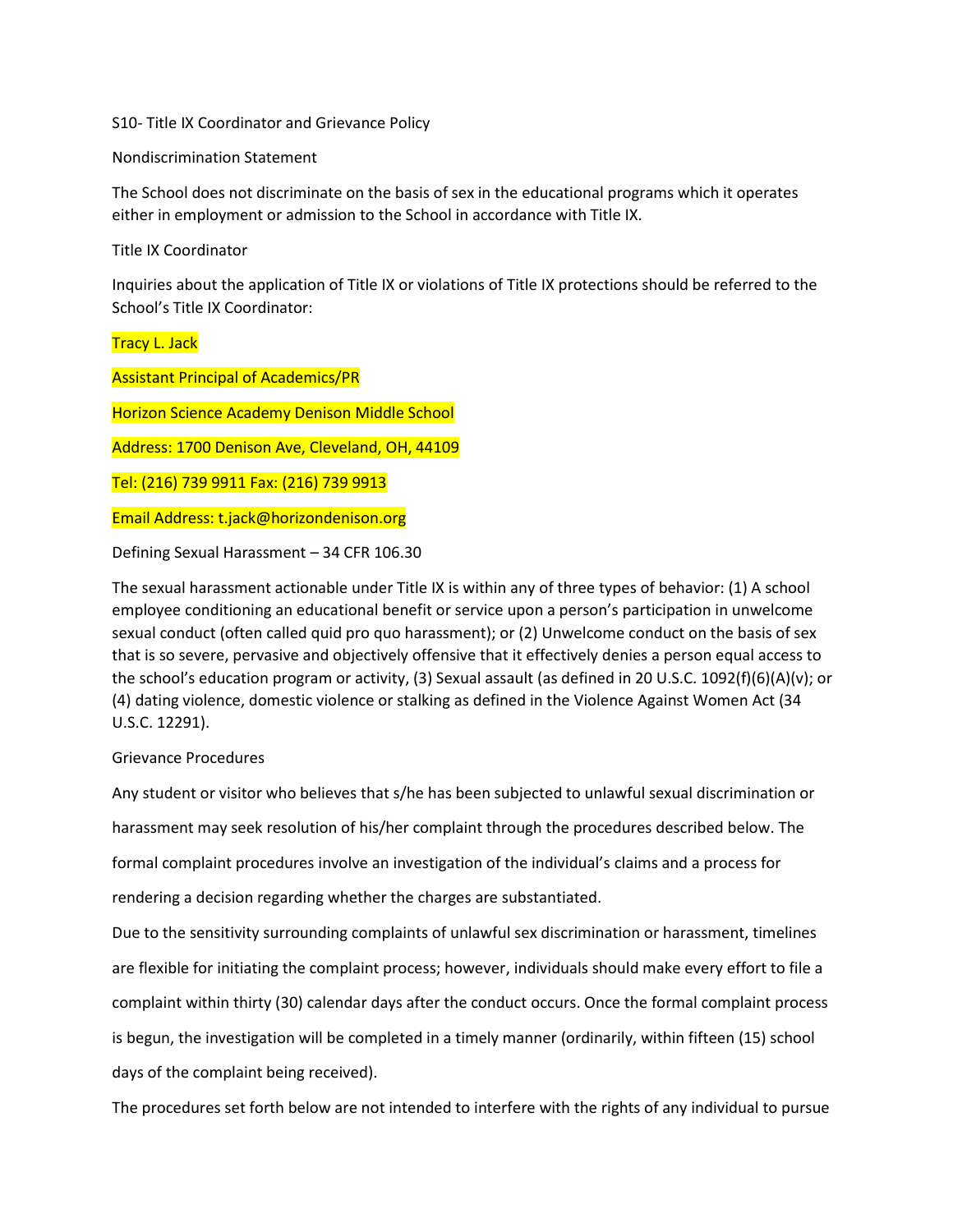a complaint of unlawful sex discrimination or retaliation with the United States Department of Education Office for Civil Rights or Equal Employment Opportunity Commission ("EEOC") or local law enforcement agencies.

Informal Complaint Procedure

Informal resolution may be an appropriate choice when the conduct involved is not of a serious or repetitive nature and disciplinary action is not required to remedy the situation. The goal of the informal complaint procedure is to stop quickly inappropriate behavior and facilitate resolution through an informal means, if possible. The informal complaint procedure is provided as a less formal option for a student or visitor who believes s/he has been unlawfully discriminated or harassed against. This informal procedure is not required as a precursor to the filing of a formal complaint. The informal process is only available in those circumstances where the parties (the alleged target of the sex discrimination/retaliation and individual(s) alleged to have engaged in the discrimination) agree to participate in it.

Students or visitors who believe that they have been unlawfully sexually discriminated or harassed against may proceed immediately to the formal complaint process and individuals who seek resolution through the informal procedure may request that the informal process be terminated at any time to move to the formal complaint process.

All complaints involving School staff or any other adult member of the School community against a student will be formally investigated.

An individual who believes s/he has been unlawfully discriminated or harassed against may make an informal complaint, either orally or in writing: (1) to a building administrator; (2) directly to the Title IX Coordinator; and/or (3) to the School Leader or other School official.

All informal complaints must be reported to the Title IX Coordinator who will either facilitate an informal resolution as described below, or appoint another individual to facilitate an informal resolution. The School's informal complaint procedure is designed to provide students or visitors who believe they are being unlawfully sexually discriminated or harassed against with a range of options aimed at bringing about a prompt resolution of their concerns. Depending upon the nature of the complaint and the wishes of the individual claiming unlawful discrimination or harassment, informal resolution may involve, but not be limited to, one or more of the following: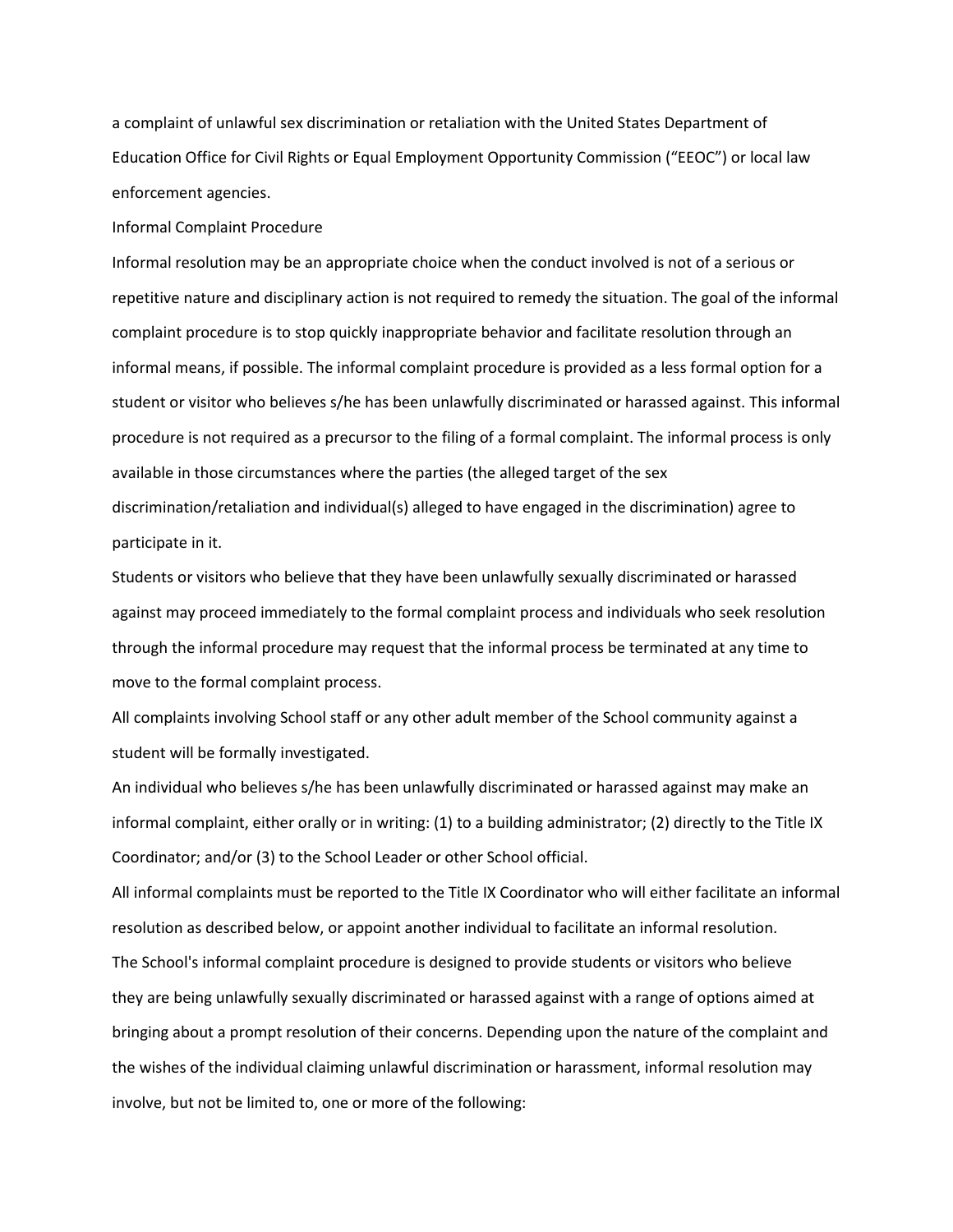A. Advising the individual about how to communicate his/her concerns to the person who allegedly engaged in the discriminatory or harassing behavior.

B. Distributing a copy of the Non-Discrimination policy as a reminder to the individuals in the school building or office where the individual whose behavior is being questioned works.

C. If both parties agree, the Title IX Coordinator may arrange and facilitate a meeting between the individual claiming discrimination or harassment and the individual accused of engaging in the misconduct to work out a mutual resolution.

While there are no set time limits within which an informal complaint must be resolved, the Title IX Coordinator or designee will exercise his/her authority to attempt to resolve all informal complaints within fifteen (15) school days of receiving the informal complaint.

Parties who are dissatisfied with the results of the informal complaint process may proceed to file a formal complaint. And, as stated above, parties may request that the informal process be terminated at any time to move to the formal complaint process.

All materials generated as part of the informal complaint process will be retained by the Title IX Coordinator

Formal Complaint Procedure

If a complaint is not resolved through the informal complaint process, if one of the parties requested that the informal complaint process be terminated to move to the formal complaint process, or if the individual elects to file a formal complaint initially, the formal complaint process shall be implemented. An individual who believes s/he has been subjected to unlawful sexual discrimination or harassment (hereinafter referred to as the "Complainant"), may file a formal complaint, in writing, with the School Leader, the Title IX Coordinator, or other School official. Due to the sensitivity surrounding complaints of unlawful sexual discrimination and harassment, timelines are flexible for initiating the complaint process; however, individuals should make every effort to file a complaint within thirty (30) calendar days after the conduct occurs.

The Complainant may obtain a Complaint Form from the Title IX Coordinator, School Leader, or the School website.

If a Complainant informs the School Leader or other School official, either orally or in writing, about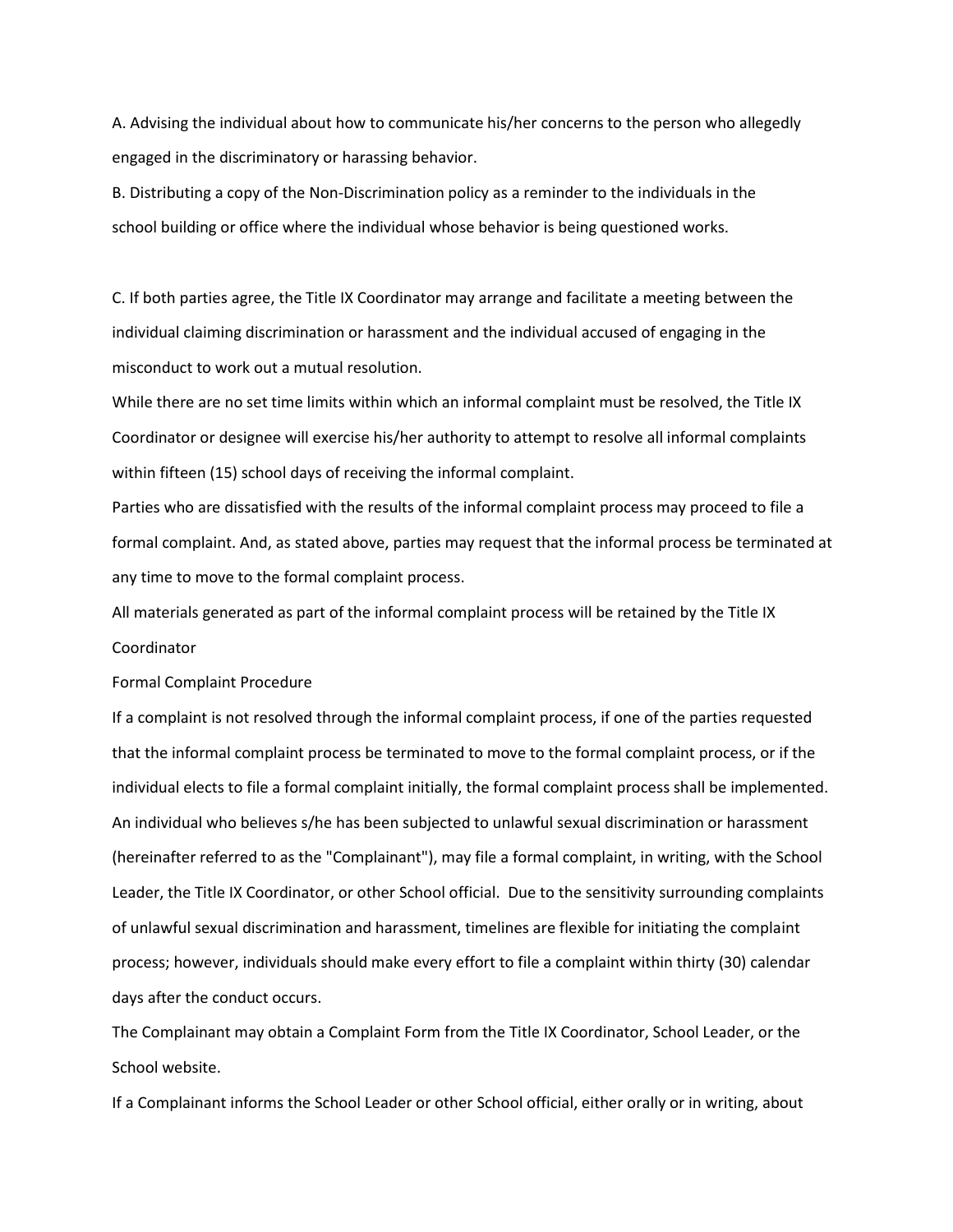any complaint of sexual discrimination or harassment, that person must report such information to the Title IX Coordinator within two (2) school days.

Throughout the course of the process, the Title IX Coordinator should keep the parties informed of the status of the investigation and the decision-making process.

All formal complaints must include the following information to the extent it is available: the identity of the individual believed to have engaged in, or be engaging in, the sexual discriminatory or harassing conduct; a detailed description of the facts upon which the complaint is based; a list of potential witnesses; and the resolution sought by the Complainant.

If the Complainant is unwilling or unable to provide a written statement including the information set forth above, the Title IX Coordinator shall ask for such details in an oral interview. In the event the Complainant is a student with disabilities, the Title IX Coordinator will carefully review the reporting student's IEP or 504 plan to determine what specific accommodations that child should have to aid in their reporting.

Thereafter, the Title IX Coordinator will prepare a written summary of the oral interview, and the Complainant will be asked to verify the accuracy of the reported charge by signing the document. Upon receiving a formal complaint, the Title IX Coordinator will consider whether any action should be taken in the investigatory phase to protect the Complainant from further sex discrimination or retaliation, including, but not limited to, a change of schedule for the Complainant and/or the person who allegedly engaged in the misconduct. In making such a determination, the Title IX Coordinator should consult the Complainant to assess his/her agreement to the proposed action. If the Complainant is unwilling to consent to the proposed change, the Title IX Coordinator may still take

whatever actions s/he deems appropriate in consultation with the School Leader.

Within two (2) school days of receiving the complaint, the Title IX Coordinator designee will initiate a formal investigation to determine whether the Complainant has been subjected to unlawful sex discrimination/retaliation.

Simultaneously, the Title IX Coordinator will inform the individual alleged to have engaged in the discriminatory or retaliatory conduct (hereinafter referred to as the "Respondent"), that a complaint has been received. The Respondent will be informed about the nature of the allegations and provided with a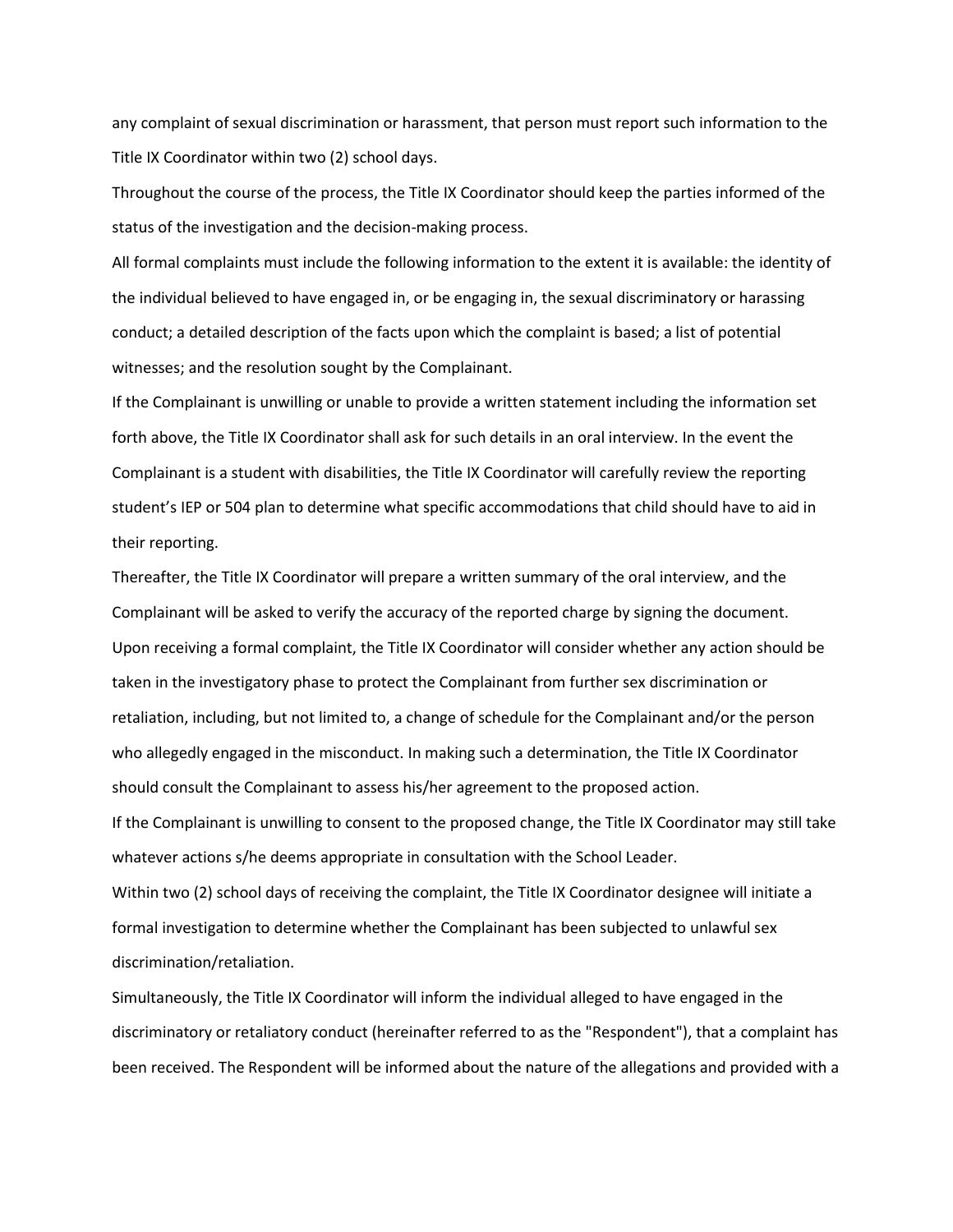copy of any relevant policies and/or administrative guidelines. The Respondent shall be presumed to not be responsible for the alleged conduct until a determination regarding responsibility is made at the conclusion of the grievance process. The Respondent must also be informed of

the opportunity to submit a written response to the complaint within five (5) school days.

Although certain cases may require additional time, the Title IX Coordinator or a designee will attempt

to complete an investigation into the allegations of discrimination/retaliation within fifteen (15) school

days of receiving the formal complaint. The investigation will include:

A. Interviews with the Complainant.

B. Interviews with the Respondent;

C. Interviews with any other witnesses who may reasonably be expected to have any information relevant to the allegations.

D. Consideration of any documentation or other information presented by the Complainant,

Respondent, or any other witness that is reasonably believed to be relevant to the allegations.

The investigation may be temporary delayed for good cause with written notice to the Complainant and the Respondent of the delay or extension of time and the reason for such action. Good cause may include considerations such as the absence of a party, a party's advisor or a witness; concurrent law enforcement activity or the need for language assistance or accommodation of disabilities.

At the conclusion of the investigation, the Title IX Coordinator or the designee shall prepare and deliver a written report to the School Leader that summarizes the evidence gathered during the investigation and provides recommendations based on the evidence and the definition of unlawful sex discrimination/retaliation as provided in Board policy and State and Federal law as to whether the Complainant has been subjected to unlawful sex discrimination/retaliation. The Title IX Coordinator's recommendations must be based upon the totality of the circumstances. In determining if discrimination or retaliation occurred, a preponderance of evidence standard will be used. The School Leader shall consider the totality of the evidence and determine whether the preponderance of the evidence establishes that the alleged discrimination occurred (i.e., it is more likely than not that discrimination/sexual harassment/sexual violence occurred).

Absent extenuating circumstances, within five (5) school days of receiving the report of the Title IX Coordinator or the designee, the School Leader must either issue a final decision regarding whether the charges have been substantiated or request further investigation. A copy of the School Leader's final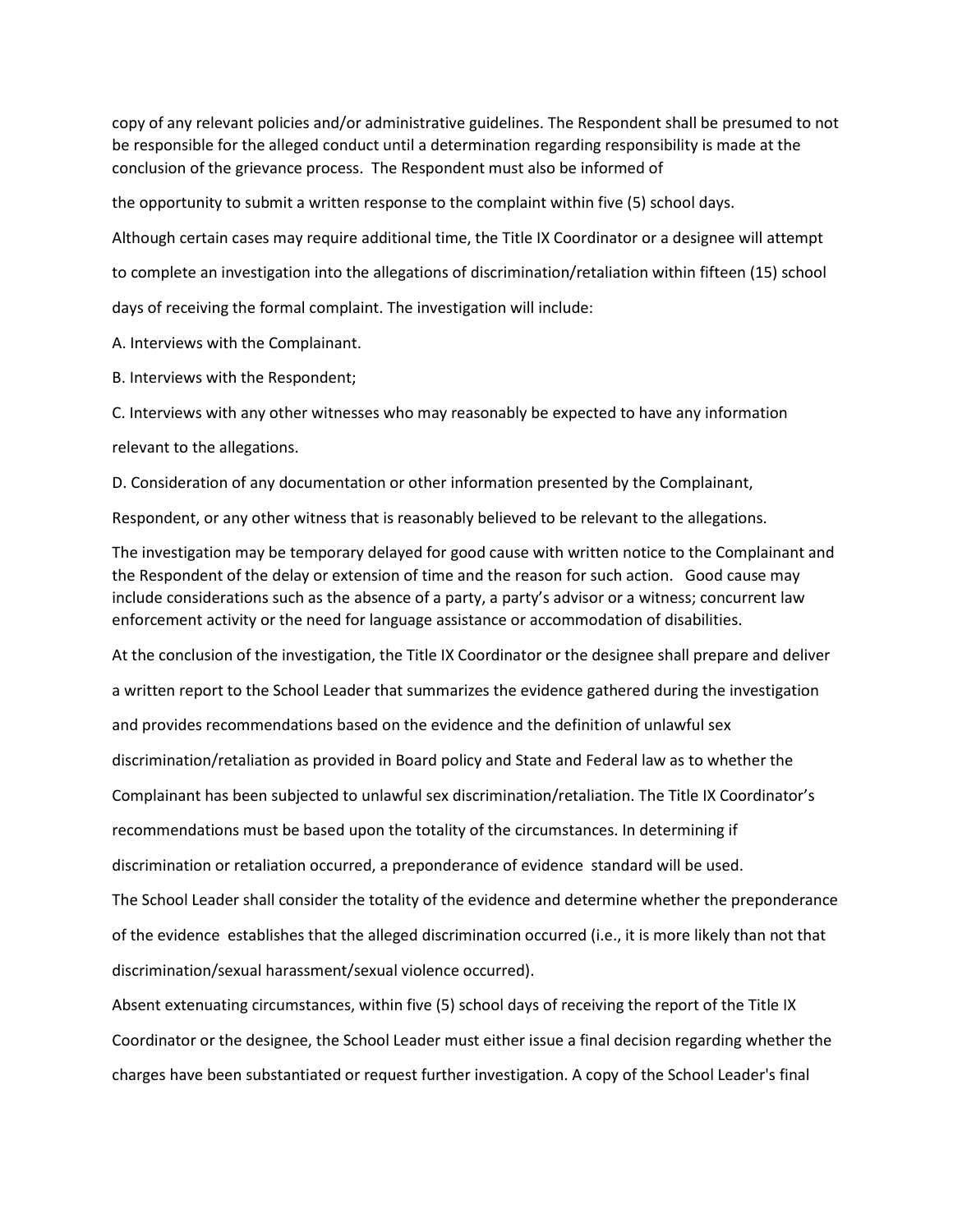decision will be delivered to both the Complainant and the Respondent.

If the School Leader requests additional investigation, the School Leader must specify the additional information that is to be gathered, and such additional investigation must be completed within five (5) school days. At the conclusion of the additional investigation, the School Leader must issue a final written decision as described above.

If the School Leader or his/her designee determines the Complainant was subjected to unlawful sex discrimination/retaliation, the School Leader shall make recommendations to immediately end the discriminatory conduct, recommend ways to remedy the discriminatory effects on the complainant and identify what corrective action will be taken to stop, remedy, and prevent the recurrence of the sex discrimination/retaliation. The corrective action should be reasonable, timely, age-appropriate and effective, and tailored to the specific situation.

The School may dismiss a formal complaint if the alleged perpetrator is no longer enrolled or no longer employed by the school; the alleged victim and his or her parents/guardians notifies the Title IX Coordinator in writing that the formal complaint or any allegations therein are withdrawn; or specific circumstances prevent the school from gathering evidence sufficient to reach a determination regarding the formal complaint or allegations therein. Upon such dismissal the School shall send written notice of the dismissal and the reason(s) therefor simultaneously to the parties.

#### Appeal

A Complainant or Respondent who is dissatisfied with the final decision of the School Leader may appeal through a signed written statement to the Board within five (5) school days of his/her receipt of the School Leader's or their designee's final decision.

In an attempt to resolve the complaint, the Board shall meet with the concerned parties and their representatives at the next regularly scheduled board meeting after the receipt of such an appeal. A copy of the Board's disposition of the appeal shall be sent to each concerned party within ten (10) school days of this meeting. The decision of the Board will be final.

The Board reserves the right to investigate and resolve a complaint or report of unlawful sex discrimination/retaliation regardless of whether the student/visitor alleging the unlawful discrimination/retaliation pursues the complaint. The Board also reserves the right to have the formal complaint investigation conducted by an external person in accordance with this policy or in such other manner as deemed appropriate by the Board or its designee.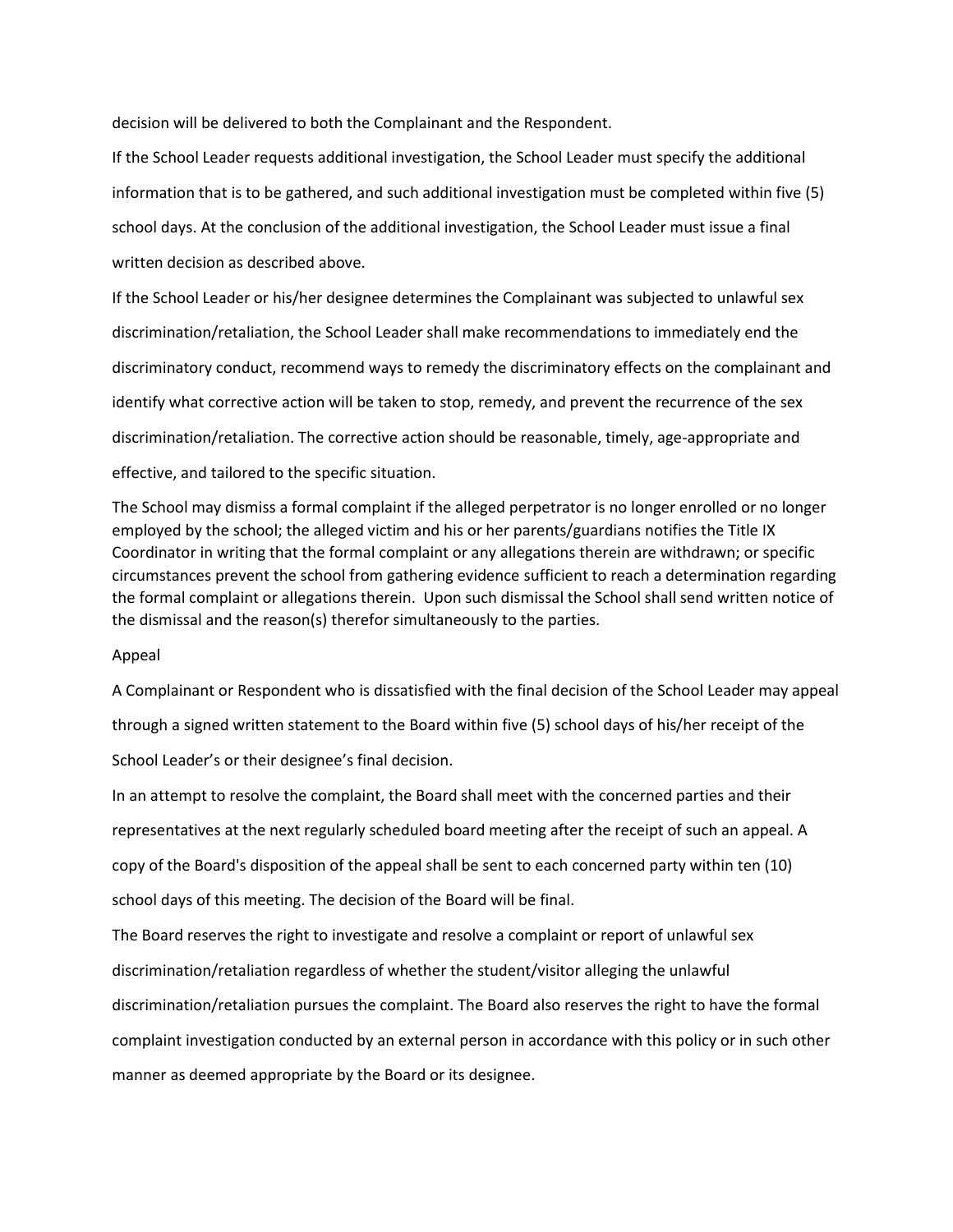The Complainant may be represented, at his/her own cost, at any of the above-described meetings/hearings.

The right of a person to a prompt and equitable resolution of the complaint shall not be impaired by the person's pursuit of other remedies such as the filing of a complaint with the Office for Civil Rights, local law enforcement agencies or the filing of a court case. Use of this internal complaint procedure is not a prerequisite to the pursuit of other remedies.

If a party is not satisfied with the Board's decision, above, the party may file a complaint with the Office of Civil Rights ("OCR''). More information is available at the United States Department of Education, Office of Civil Rights.

#### Privacy/Confidentiality

The School will employ all reasonable efforts to protect the rights of the Complainant, the Respondent(s), and the witnesses as much as possible, consistent with its legal obligations to investigate, to take appropriate action, and to conform with any discovery or disclosure obligations. All records generated under the terms of this policy shall be maintained confidential to the extent permitted by law. Confidentiality, however, cannot be guaranteed. Requests for confidentiality, therefore, will be evaluated in the context of the School's responsibility to provide a safe and nondiscriminatory environment for all students, and the request will be weighed against whatever factors the School deems relevant, including, without limitation:

A. the complainant's age;

B. circumstances that suggest there is an increased risk of future acts of harassment and/or sexual violence under similar circumstances; and

C. whether the School possesses other means to obtain relevant evidence (e.g., security cameras or personnel, physical evidence).

All Complainants proceeding through the formal investigation process will be advised that their identities may be disclosed to the Respondent(s).

During the course of a formal investigation, the Title IX Coordinator or designee will instruct each person who is interviewed about the importance of maintaining confidentiality. Any individual who is interviewed as part of an investigation is expected not to disclose to third parties any information that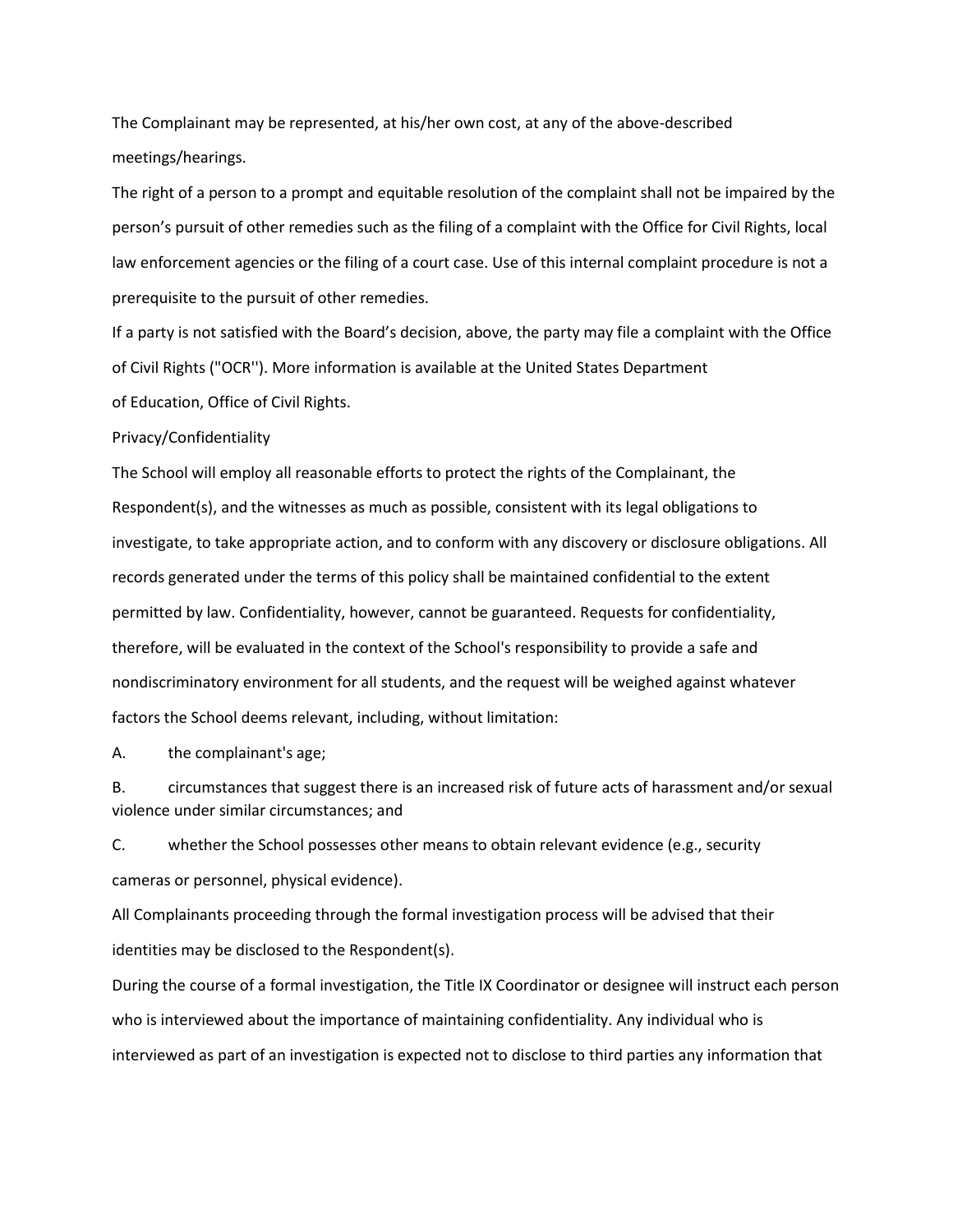s/he learns and/or provides during the course of the investigation. All public records created as a part of an investigation of a complaint of discrimination/retaliation will be maintained by the Title IX Coordinator in accordance with the School's records retention policy.

### Sanctions and Monitoring

The School shall enforce its prohibitions against unlawful sex discrimination by taking appropriate action reasonably calculated to stop and prevent further misconduct. While observing the principles of due process, a violation of this policy may result in disciplinary action. When imposing discipline, the School Leader shall consider the totality of the circumstances involved in the matter. In those cases where unlawful discrimination/retaliation is not substantiated, the School may consider whether the alleged conduct nevertheless warrants discipline in accordance with other School procedures and policies.

### Retaliation

Retaliation against a person who makes a report or files a complaint alleging unlawful sex discrimination/retaliation, or participates as a witness in an investigation is prohibited. Specifically, the School will not retaliate against, coerce, intimidate, threaten or interfere with any individual because the person opposed any act or practice made unlawful by any Federal or State civil rights law, or because that individual made a charge, testified, assisted or participated in any manner in an investigation, proceeding, or hearing under those laws, or because that individual exercised, enjoyed, aided or encouraged any other person in the exercise or enjoyment of any right granted or protected by those laws.

## Reporting to Local Law Enforcement

Nothing in these Procedures should in any way be deemed to discourage the Complainant from reporting acts subject to these Procedures, including acts of sexual violence, to local law enforcement. In the event that the Complainant files a criminal complaint, the Title IX Coordinator and School Leader should not wait for the conclusion of a criminal investigation or criminal proceeding to begin the School's own Title IX investigation.

Although the School may need to delay temporarily the fact-finding portion of a Title IX investigation while local law enforcement officials are gathering evidence, the School will take interim measures to protect the Complainant in the educational setting. The School should also continue to update the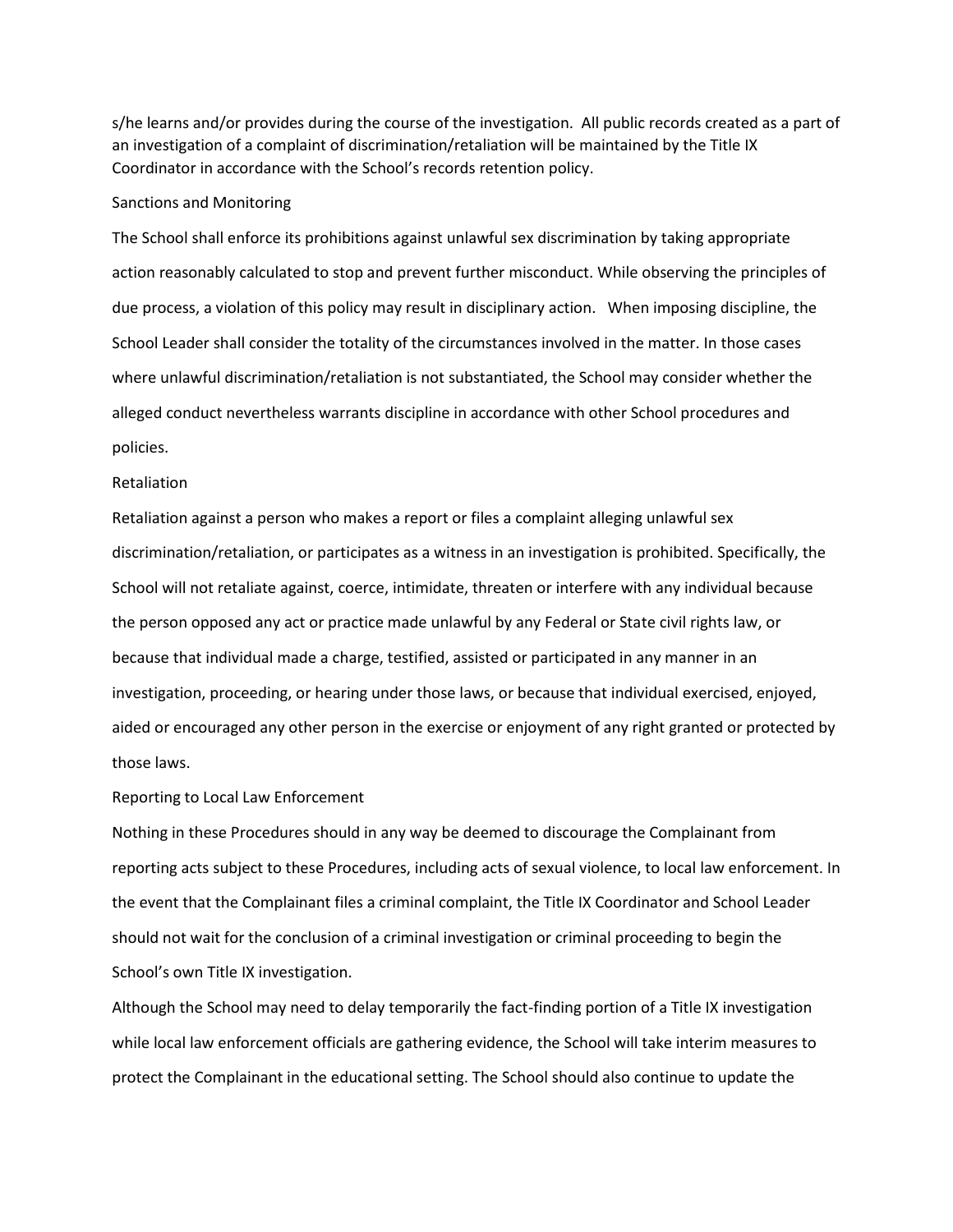parties on the status of the investigation and inform the parties when the School resumes its Title IX investigation

Interim Measures Pending Final Determination of The Complaint

Title IX requires the School to take steps to ensure equal access to its education programs and activities and protect the complainant as necessary, including taking interim measures before the final outcome of an investigation. The School should take these steps promptly once it has notice of a sexual harassment or sexual violence allegation and should provide the complainant with periodic updates on the status of the investigation. The Title IX Coordinator should notify the complainant of his or her options to avoid contact with the alleged perpetrator and allow the complainant to change academic and extracurricular activities as appropriate. The Title IX Coordinator should also ensure that the complainant is aware of his or her Title IX rights and any available resources, such as victim advocacy, academic support, counseling, disability services, health and mental health services, and legal assistance, and the right to report a crime to local law enforcement.

The School intends to comply with Title IX of the Education Amendments Act of 1972, which states, in part: "No persons in the United States shall on the basis of sex be excluded from participation in, be denied the benefits of, or be subjected to discrimination under any education program or activity receiving financial assistance...."

The Principal or the Designee shall be the Compliance Officer/Title IX Coordinator and is responsible for investigating any complaint alleging noncompliance with Title IX.

# TITLE IX GRIEVANCE PROCEDURE

The Title IX Grievance Procedure listed below is meant to provide for prompt and equitable resolution of Student and employee complaints. All attempts should be made to resolve grievances at the lowest level possible.

## Level I — Informal Procedure

If a student or employee believes there is a basis for a grievance related to Title IX, he/she may present the grievance to the Title IX Coordinator within fifteen (15) calendar days of the conduct alleged to be in violation of Title IX. The Title IX Coordinator shall investigate the alleged grievance. The Title IX Coordinator and the Student or employee shall meet in an effort to resolve the matter informally. The Title IX Coordinator shall make a decision on the grievance and shall give that decision orally to the Student or employee.